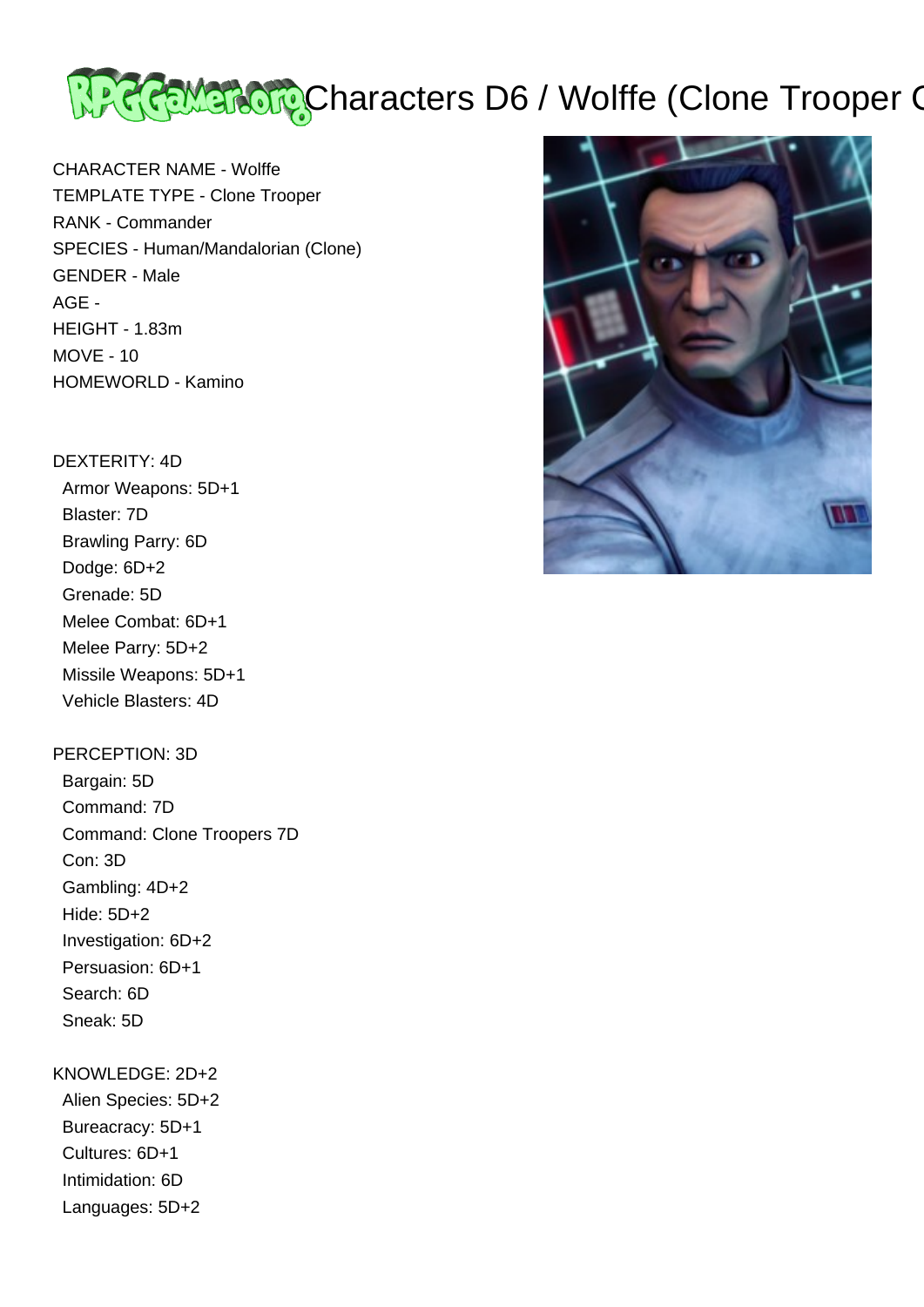Planetary Systems: 6D Streetwise: 5D+1 Survival: 5D+2 Value: 6D Willpower: 6D+1 Tactics: 7D Tactics: Clone Troopers 7D

STRENGTH: 3D+2

 Brawling: 6D+2 Climbing/Jumping: 5D Lifting: 5D Stamina: 6D+2 Swimming: 4D+2

MECHANICAL: 2D+2

 Jet Pack Operation: 6D Repulsorlift Operation: 5D Starship Gunnery: 6D+1 Starship Shields: 5D Sensors: 4D+2 Walker Operation: 5D+1

TECHNICAL: 2D Armor Repair: 5D Computer Programming/Repair: 5D+1 Demolition: 6D Droid Programming: 3D Security: 7D Space Transport Repair: 4D+1 First Aid: 6D Explosives: 5D+1

EQUIPMENT - DC-17 blaster pistol 5D DC-15S Blaster Carbine 5D Phase 2 CloneTrooper Armor (+2D Physical, +1D Energy, -1D Dexterity, -1 Move)

Charcter Bio - CC-3636, nicknamed "Wolffe," was a veteran clone trooper commander in the Grand Army of the Republic who was assigned to Jedi General Plo Koon during the Clone Wars. The leader of the famed Wolfpack squad, Commander Wolffe served with Koon on board the Jedi Master's flagship, the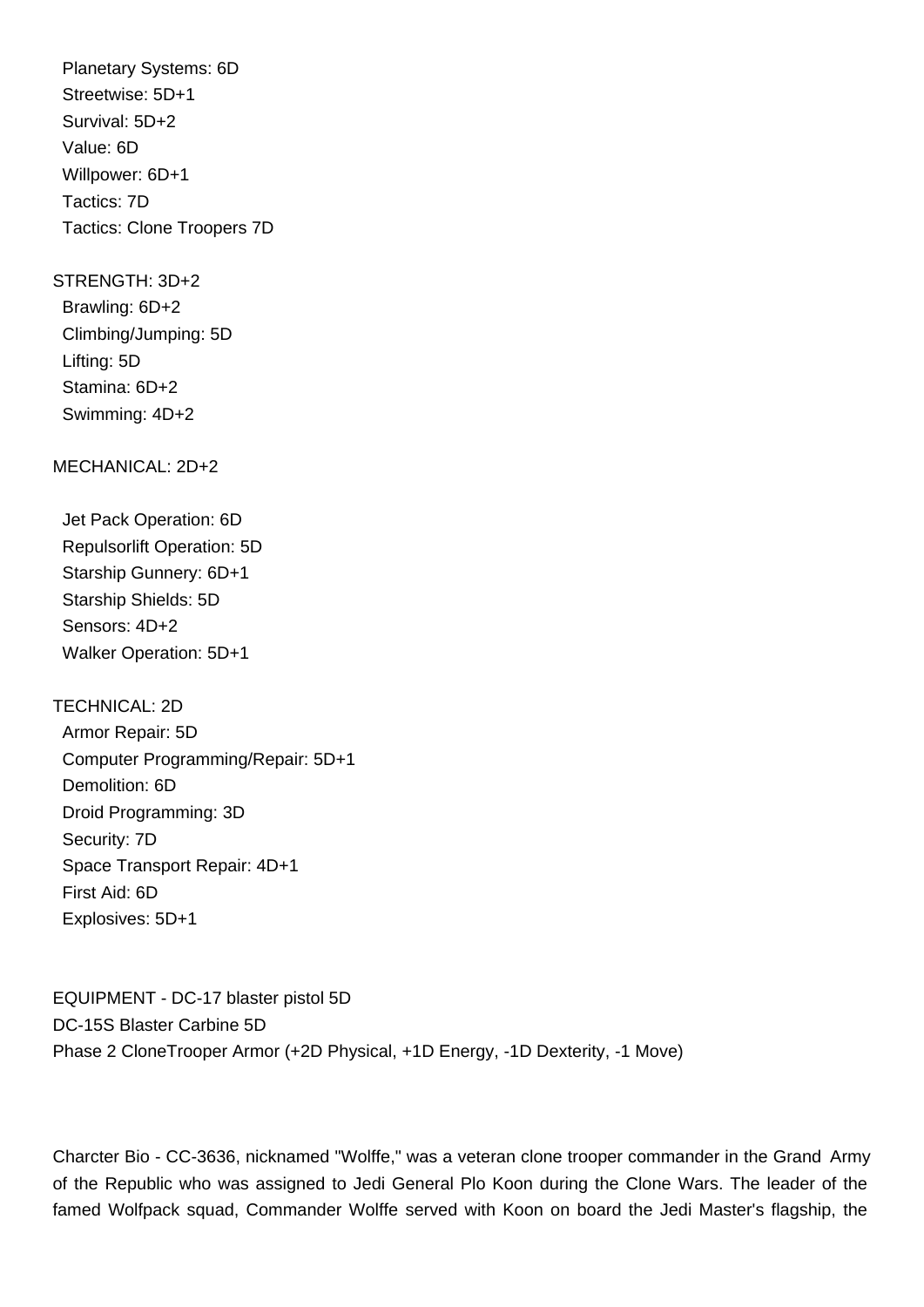Triumphant, when Koon led a task force to eliminate the Separatist warship Malevolence. During the battle in the Abregado system, however, all of the Wolfpack was eliminated, save for Koon, Wolffe, and troopers Sinker and Boost. The four were eventually rescued by Jedi General Anakin Skywalker and his Padawan, Ahsoka Tano, and Wolffe honored his fallen comrades by redesigning his clone trooper armor in memory of them.

Wolffe later participated in the Battle of Khorm alongside Generals Koon, Kit Fisto, and Tauht, as well as the ambitious Major Kendal Ozzel, with whom he was frequently at odds. Though Wolffe lost his right eye in a fight with Dark Acolyte Asajj Ventress, the Republic was able to defeat the Separatists, liberating the Confederacy's Khormai slaves and securing the planet's repositories of rare agrocite ore for the Grand Army. Although forced to wear a cybernetic eye replacement, Wolffe continued to serve alongside Koon, and helped to rescue Generals Skywalker and Mace Windu from Vanqor after they were trapped there by bounty hunters.

Clone Commander 3636, who earned the nickname "Wolffe," was born on Kamino to serve in the Grand Army of the Republic. During the Clone Wars, Wolffe was assigned to Jedi General Plo Koon and commanded a squad named the "Wolfpack," which came to be reputed for being extremely close-knit; it was Wolffe who chose the unit's original colors. In 21 BBY, Wolffe and the Wolfpack served aboard General Koon's fleet when the Jedi Master was sent to find and destroy a Separatist superweapon that had been ambushing and ravaging Republic fleets. In actuality, the weapon was the ion cannon?equipped Subjugator-class heavy cruiser Malevolence, commanded by the Confederate General Grievous. As he was on an out-of-armor duty rotation, Commander Wolffe served as the first officer on board Koon's flagship, the Star Destroyer Triumphant. Tracking the superweapon to the Abregado system, Koon's task force of three Venator-class Star Destroyers arrived and approached the massive Separatist warship, which Wolffe reported to be holding its position. At Koon's recommendation to report their position before commencing attack on the superweapon, Wolffe offered that Jedi General Anakin Skywalker's fleet was stationed in the nearby Bith system, and Koon and Wolffe made contact with Skywalker and his Padawan, Jedi Commander Ahsoka Tano.

As Koon requested reinforcements for the impending assault on the Separatist ship, the Malevolence's battle droid crew jammed the Republic's transmissions, and Wolffe informed his General that they had lost the connection. The Malevolence converged upon the fleet, and before the three Star Destroyers were able to get within firing range, the Confederate weapon fired one of its ion cannons at the task force. With their deflector shields disabled from the blast, the unprotected Triumphant and the rest of the fleet fell under turbolaser fire from the Malevolence. Koon immediately ordered his crew to flee in escape pods, and Wolffe accompanied Koon, Clone Sergeant Sinker, and trooper Boost in one of the craft. The four jettisoned shortly before the Triumphant was ripped apart by the intense laser fire.[6] By the time the Malevolence's attack on the Republic forces was over, all of the Wolfpack?save for Wolffe, Boost, and Sinker?had perished with the remainder of Koon's fleet.

Drifting amidst the debris field that had been erected from the wreckage of the cruisers, Wolffe reported that their pod's power grid had burned out, limiting both communications and life support. While Sinker and Boost worked to restore the power, Wolffe questioned Koon if he believed that they had a chance, to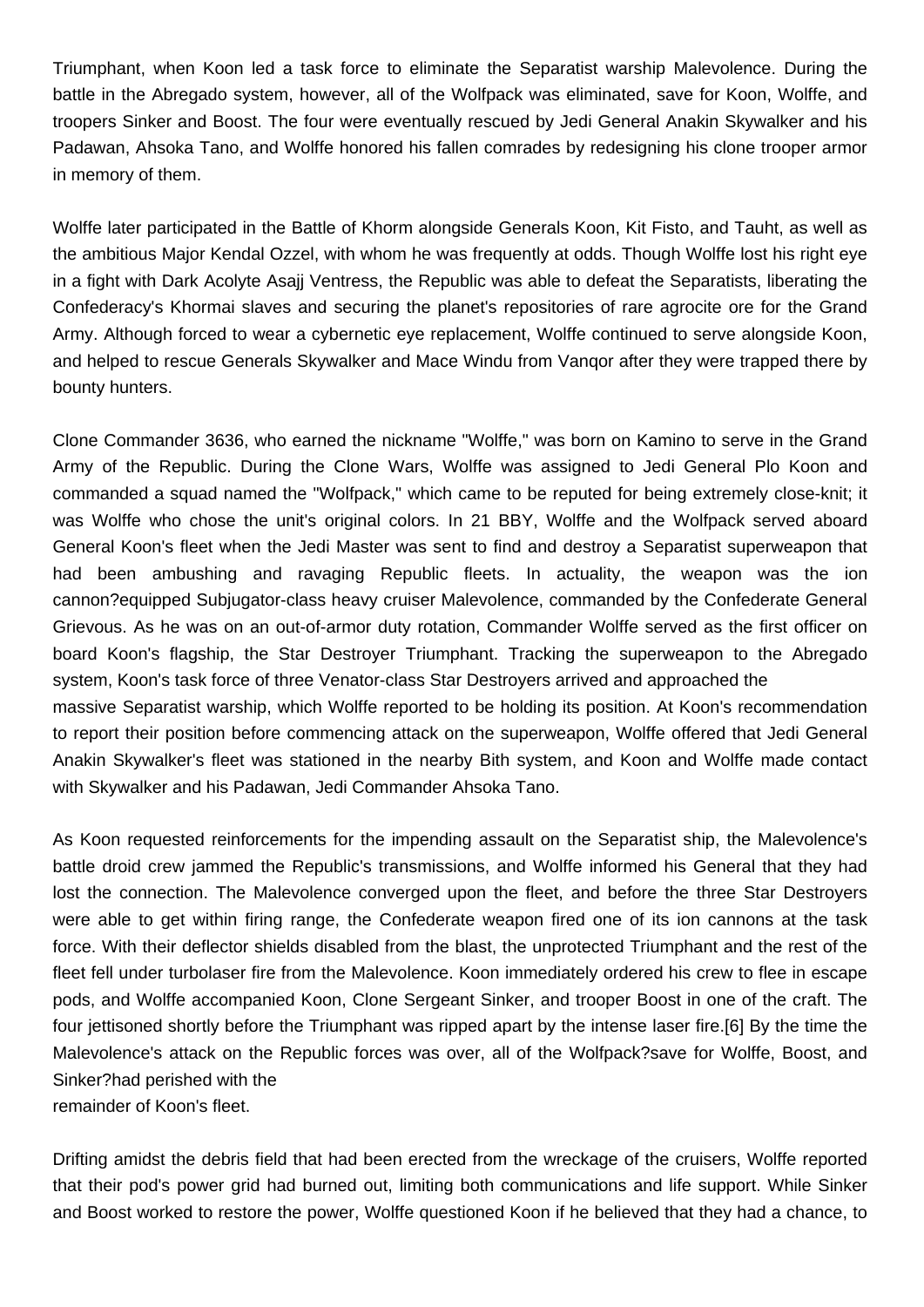which Koon replied that although he did not believe in chance, he knew that they would survive and be rescued if they worked together. Spotting another escape pod nearby, Wolffe mused that if only their own pod had power, they would have been able to contact the other survivors. When Koon used the Force to telekinetically rotate the pod, however, the Jedi and clone troopers were met with a grim surprise?the pod's viewport had been split wide open, its dead passengers floating in the vacuum of space. After Sinker and Boost were finally able to reactivate their pod's power, Wolffe picked up a signal from another life pod, Pod 1977. Wolffe soon

spotted the pod, which was under attack from a Separatist Droch-class craft and several rocket battle droids. Unable to help the other pod, Koon and the troopers were forced to watch as the B1 battle droids split open the pod, submitting the craft's clone survivors to the airless vacuum of space. By this time, Koon, Wolffe, Sinker, and Boost were the only survivors of the battle, as the remainder had been hunted down and eliminated by the Confederacy. Having been spotted by the droids, Koon decided to personally confront the enemy, as his species was able to withstand the pressure of space for a brief amount of time.

Sinker and Boost utilized their armor suits' oxygen supply and accompanied Koon, leaving the armorlacking Wolffe inside the pod to keep its communication signal alive?as it was the only chance of being found and rescued. Just as the Separatist craft latched onto the life pod with its pincers, Koon, Sinker, and Boost appeared to the battle droids and engaged their adversaries in combat. While the droids retreated into their own craft and activated its "squeeze" mechanism to crush the pod, Wolffe picked up a signal from Ahsoka Tano, who had arrived in the system with her Master, Anakin Skywalker, to search for the survivors of the encounter with the Malevolence. Yet, the Separatists' damage to the pod caused Wolffe to lose the signal before he was able to return a message to Tano. Koon severed the Confederate vessel's pincers, breaking its hold on the pod, and then Force-pushed the craft away, causing it to hit some nearby debris and explode. Skywalker

and Tano eventually found the escape pod floating amongst the debris field and pulled it into the rear cargo hold of Skywalker's freighter, the Twilight. After the survivors were inside the vessel's airlock, Skywalker freed Wolffe from the damaged pod by pulling off its viewport with the Force. Skywalker supported the coughing and weakened Wolffe before lowering him to sit beside Sinker and Boost against the pod. Leaving the clones to recover in the Twilight's cargo hold and be tended to by the ship's medical droid, TB-2, Koon left to debrief the failed attack on the Separatist superweapon with Skywalker and Tano on the freighter's bridge.

## TB-2 tends to the weakened Wolffe aboard the Twilight.

Added by JMASThe Malevolence itself soon approached the Twilight in search of the destroyed Drochclass craft, and in order to avoid detection, the Jedi were forced to shut down all of the freighter's systems. With the cargo hold's lights disabled, Wolffe deduced that the power had gone out and suspected that the Separatist ship had returned. Despite his weak condition, Wolffe attempted to get up to the bridge to find out what was wrong. Yet, he nearly collapsed and was caught by TB-2, who went to check on the situation for the clones. Picking up the signal from the Twilight's still-active medical droid, the Malevolence fired its ion cannon at the freighter, but the Republic ship was able to avoid the ion wave by escaping the debris field and jumping to hyperspace. The Twilight rendezvoused with the Republic fleet, and aboard Skywalker's flagship, the Resolute, Wolffe thanked both Skywalker and Tano for rescuing them, glad that Koon's admonitions that

someone would find them had come true. Although the Wolfpack was replenished with new troops, the